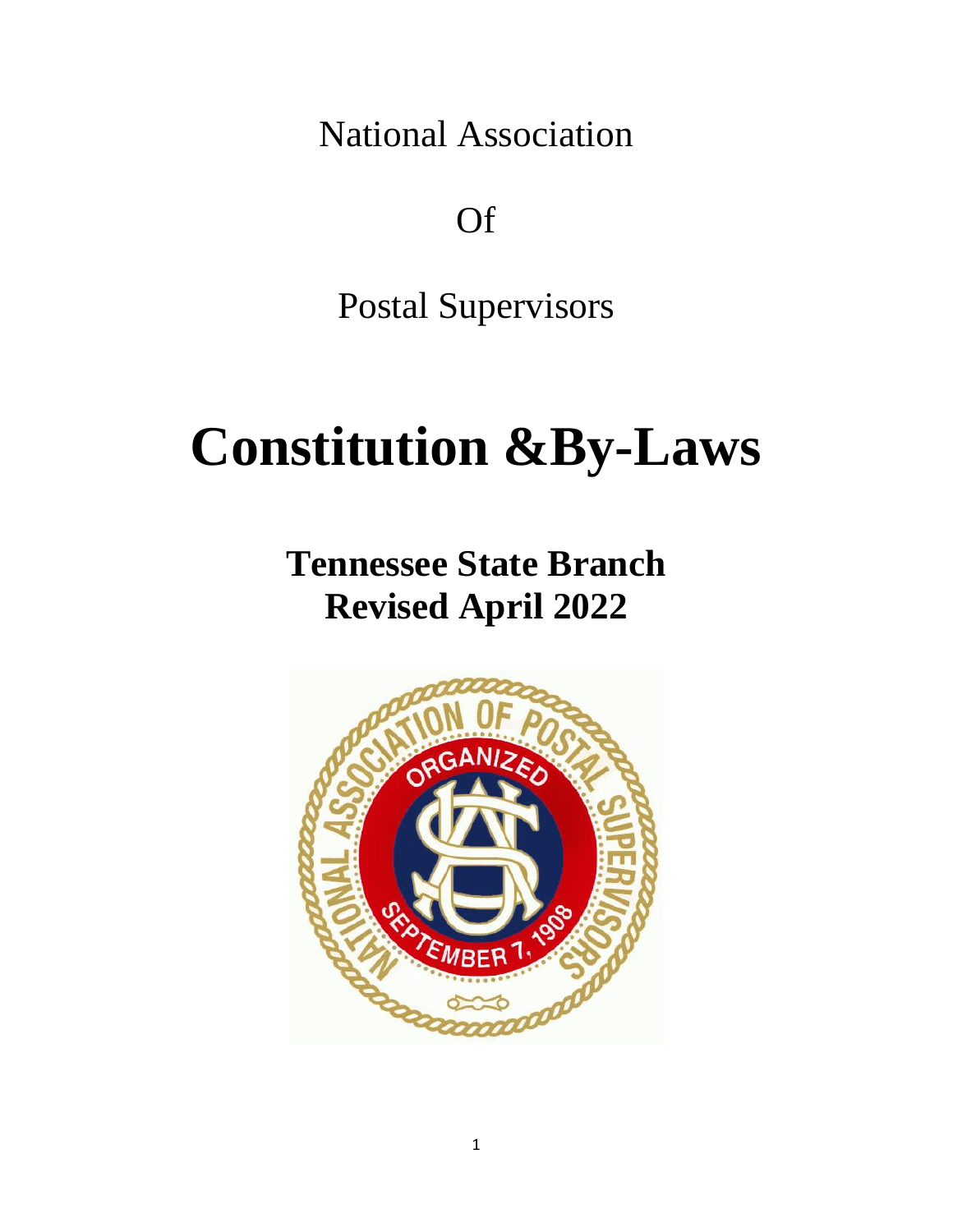## AMENDED IN CONVENTION

| KNOXVILLE, TN         | <b>JUNE 1956</b> |
|-----------------------|------------------|
| NASHVILLE, TN         | <b>JUNE 1959</b> |
| <b>GATLINBURG, TN</b> | <b>JUNE 1960</b> |
| <b>MEMPHIS, TN</b>    | <b>JUNE 1963</b> |
| CHATTANOOGA, TN       | <b>JUNE 1966</b> |
| <b>MEMPHIS, TN</b>    | <b>JUNE 1967</b> |
| NASHVILLE, TN         | <b>JUNE 1968</b> |
| KINGSPORT, TN         | <b>JUNE 1969</b> |
| CHATTANOOGA, TN       | <b>JUNE 1971</b> |
| <b>GATLINBURG, TN</b> | <b>JUNE 1974</b> |
| CHATTANOOGA, TN       | <b>JUNE 1975</b> |
| <b>MEMPHIS, TN</b>    | <b>JUNE 1976</b> |
| KNOXVILLE, TN         | <b>JUNE 1977</b> |
| NASHVILLE, TN         | <b>JUNE 1978</b> |
| KINGSPORT, TN         | <b>JUNE 1979</b> |
| <b>MEMPHIS, TN</b>    | <b>JUNE 1981</b> |
| NASHVILLE, TN         | <b>JUNE 1987</b> |
| <b>MEMPHIS, TN</b>    | <b>JUNE 1988</b> |
| CHATTANOOGA, TN       | <b>JUNE 1989</b> |
| <b>NASHVILLE, TN</b>  | <b>MAY 1991</b>  |
| <b>MEMPHIS, TN</b>    | <b>MAY 1992</b>  |
| CHATTANOOGA, TN       | <b>MAY 1993</b>  |
| JOHNSON CITY, TN      | <b>MAY 1994</b>  |
| NASHVILLE, TN         | <b>MAY 1995</b>  |
| <b>MEMPHIS, TN</b>    | <b>MAY 1996</b>  |
| CHATTANOOGA, TN       | <b>MAY 1997</b>  |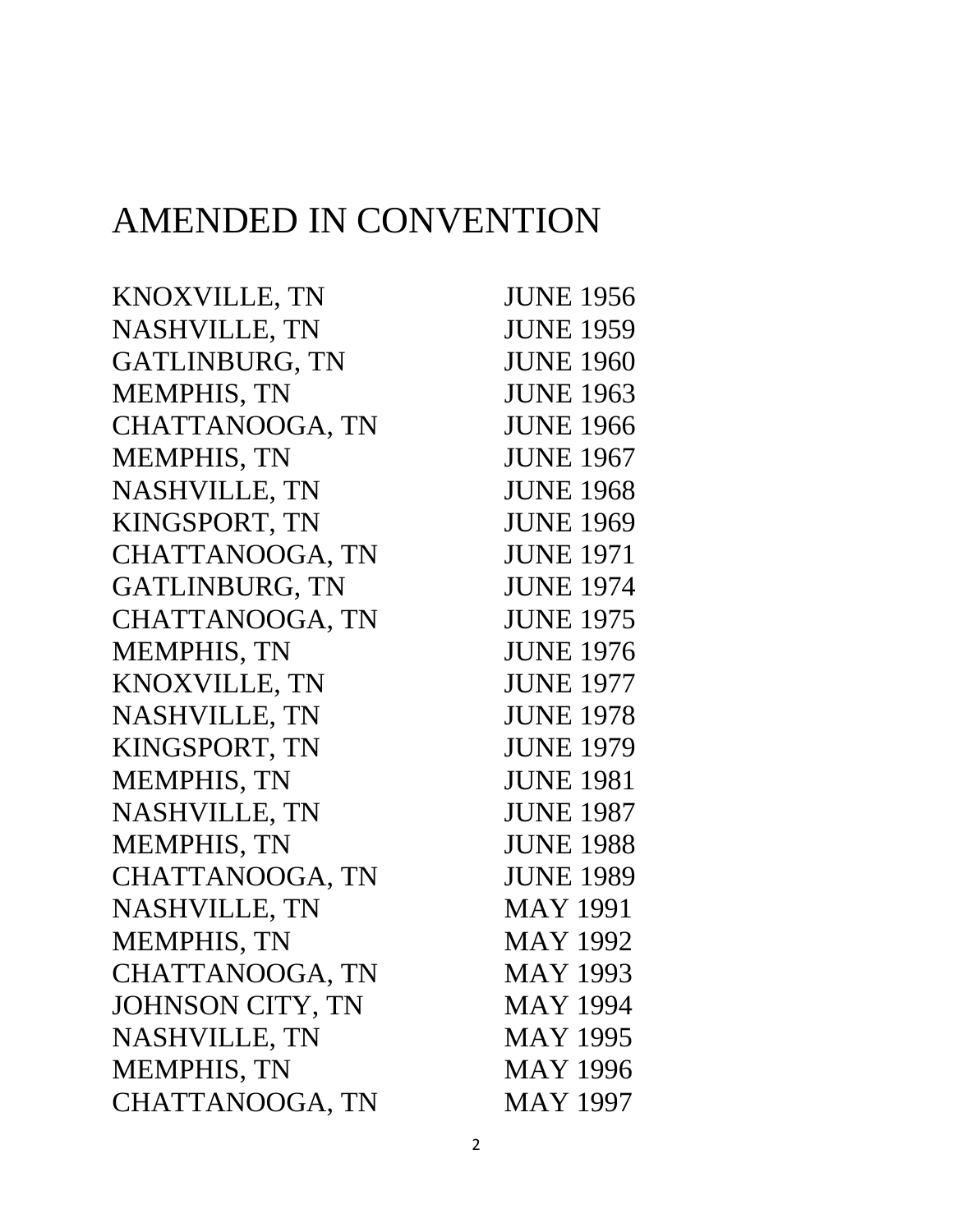GATLINBURG, TN MAY 1998 NASHVILLE, TN APRIL 1999 CHATTANOOGA, TN APRIL 2001 GATLINBURG, TN APRIL 2002 CHATTANOOGA, TN APRIL 2005 SEVIERVILLE, TN APRIL 2006 NASHVILLE, TN APRIL 2017 CHATTANOOGA, TN APRIL 2022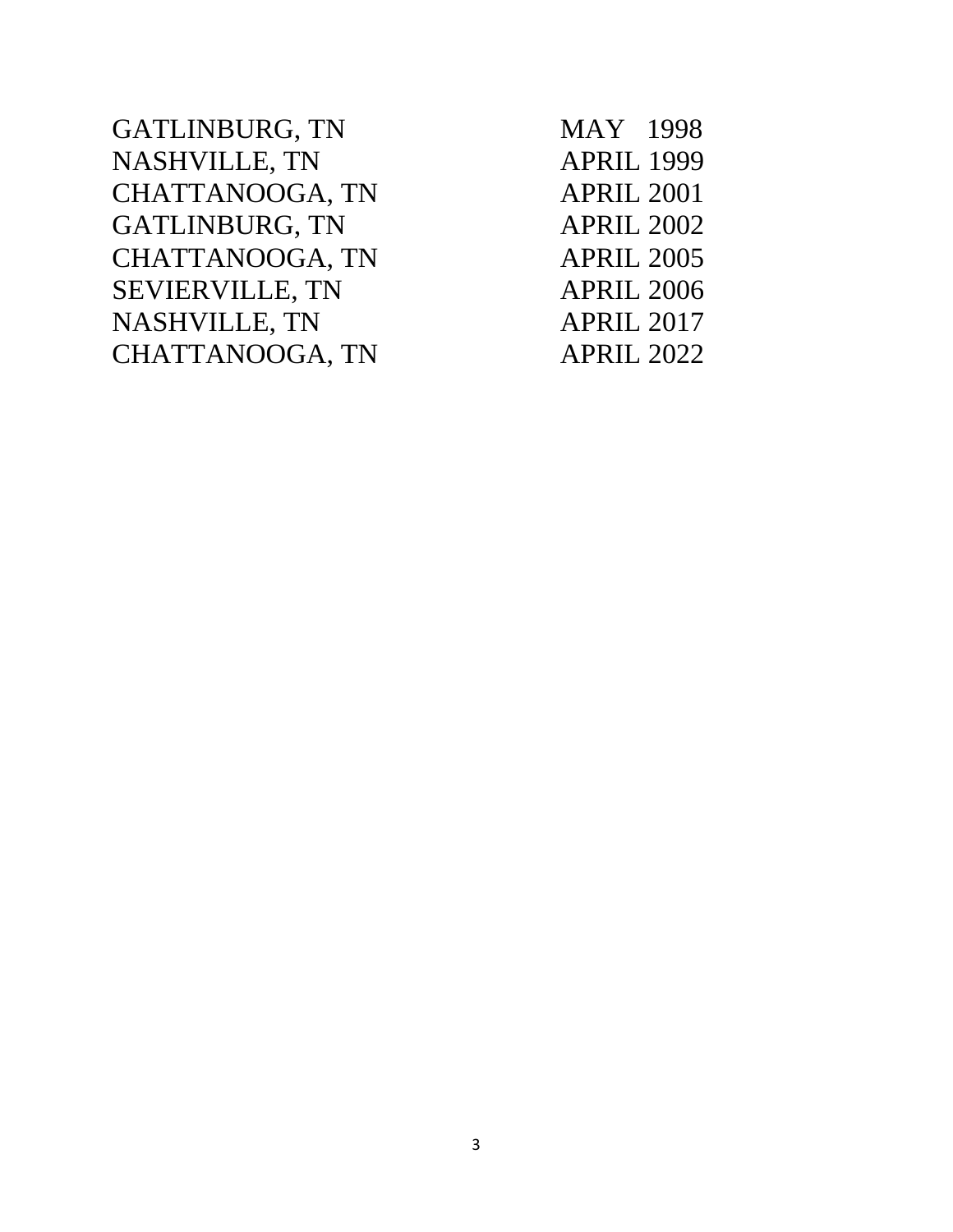## **ARTICLE I – TITLE**

## This body shall be known as the **TENNESSEE STATE BRANCH OF THE NATIONAL ASSOCIATION OF POSTAL SUPERVISORS.**

## **ARTICLE II – OBJECT**

The object of the **TENNESSEE STATE BRANCH OF THE NATIONAL ASSOCIATION OF POSTAL SUPERVISORS** shall unite the supervisors for the advancement of their interests and the improvement of the Postal Service.

#### **ARTICLE III – MEMBERSHIP**

**Section 1.** The membership of the Tennessee State Branch shall consist of local branches and members-at-large*.* There shall be three (3) classes of membership; (1) Active, (2) Associate, and (3) Honorary.

#### **Section 2.****Active Members**

- (a) Included are all EAS personnel that are not subject to collective bargaining agreements.
- (b)Any eligible member not employed in an installation having a local branch may become a member-at-large of the state branch.

#### **Section 3**. **Associate Members**

(a) Former active members of the association who were in good standing at the time of retirement may become associate members. Applications for associate membership will be presented to and approved by the Executive Board and membership at the next upcoming Branch meeting.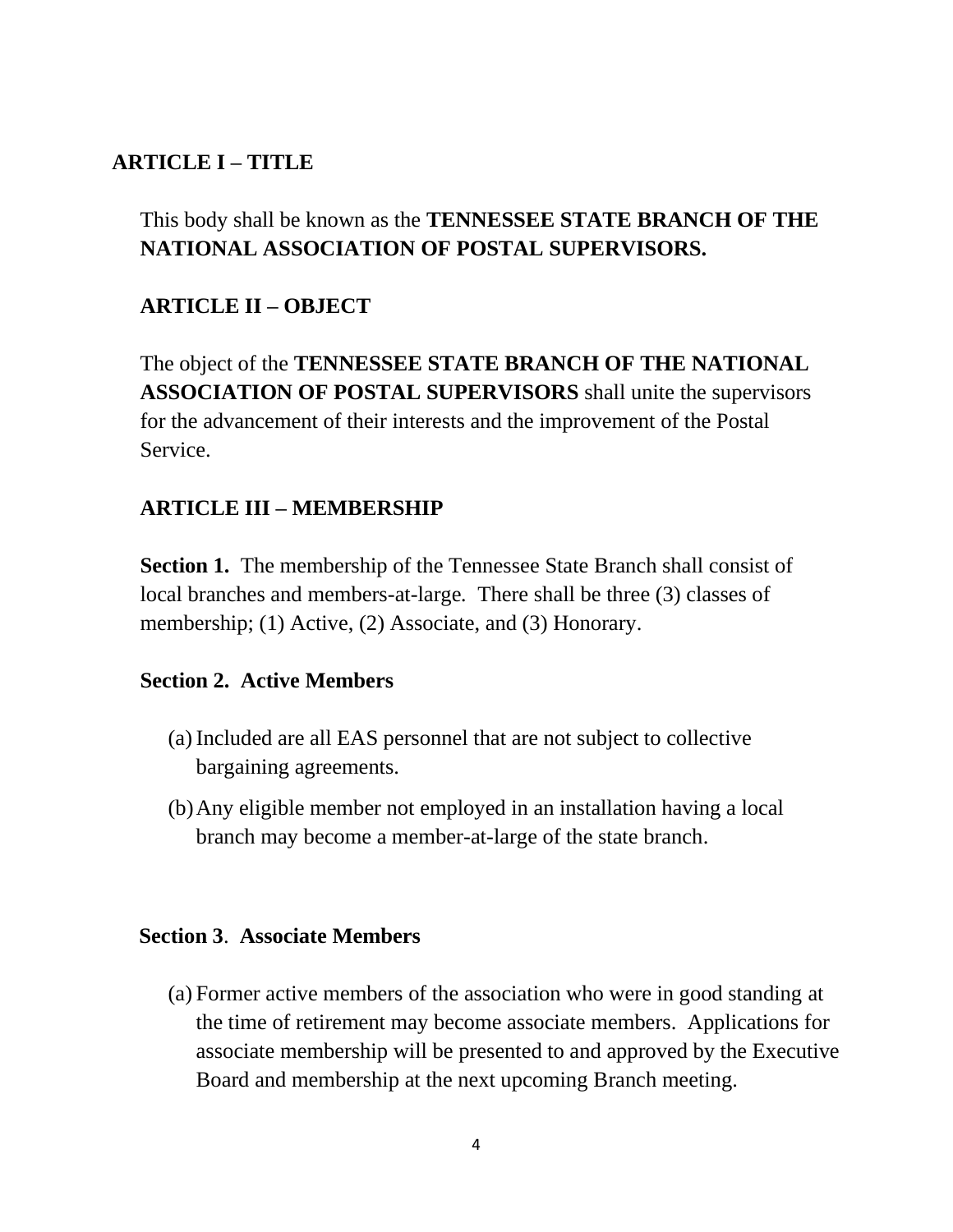- (b)Associate members may attend meetings and conventions. They may be appointed by appropriate authority to serve on committees in an advisory or consultative capacity. They shall be recognized to participate and speak on any and all matters being considered at any meeting or convention.
- (c) Associate members shall be eligible to hold office at the local and state levels as long as they are in good standing and current as a dues paying member.
- (d)Associate members shall pay dues at the national or branch level no less than an amount one-half the national per capita tax, which will include a subscription to *The Postal Supervisor.*

#### **Section 4. Honorary Members**

(a) Members of this association who are in good standing at the time of retirement shall be entitled to honorary membership.

(b) Honorary members shall not be required to pay dues, and, except for attending meetings, shall not be eligible for any of the benefits described in Section 4.

## **ARTICLE IV – OFFICERS AND COMMITTEES**

**Section 1.** Officers of this Association shall consist of a President, Vice- President and a Secretary – Treasurer. These officers shall be elected by the duly accredited delegates at the odd numbered year convention. No more than two (2) state officers shall be from any one section (East, Middle, West) of the state. They shall hold their office for two years or until their successors are elected and qualified. Where more than one person is nominated for the same position, a majority upon written ballot shall be necessary to elect.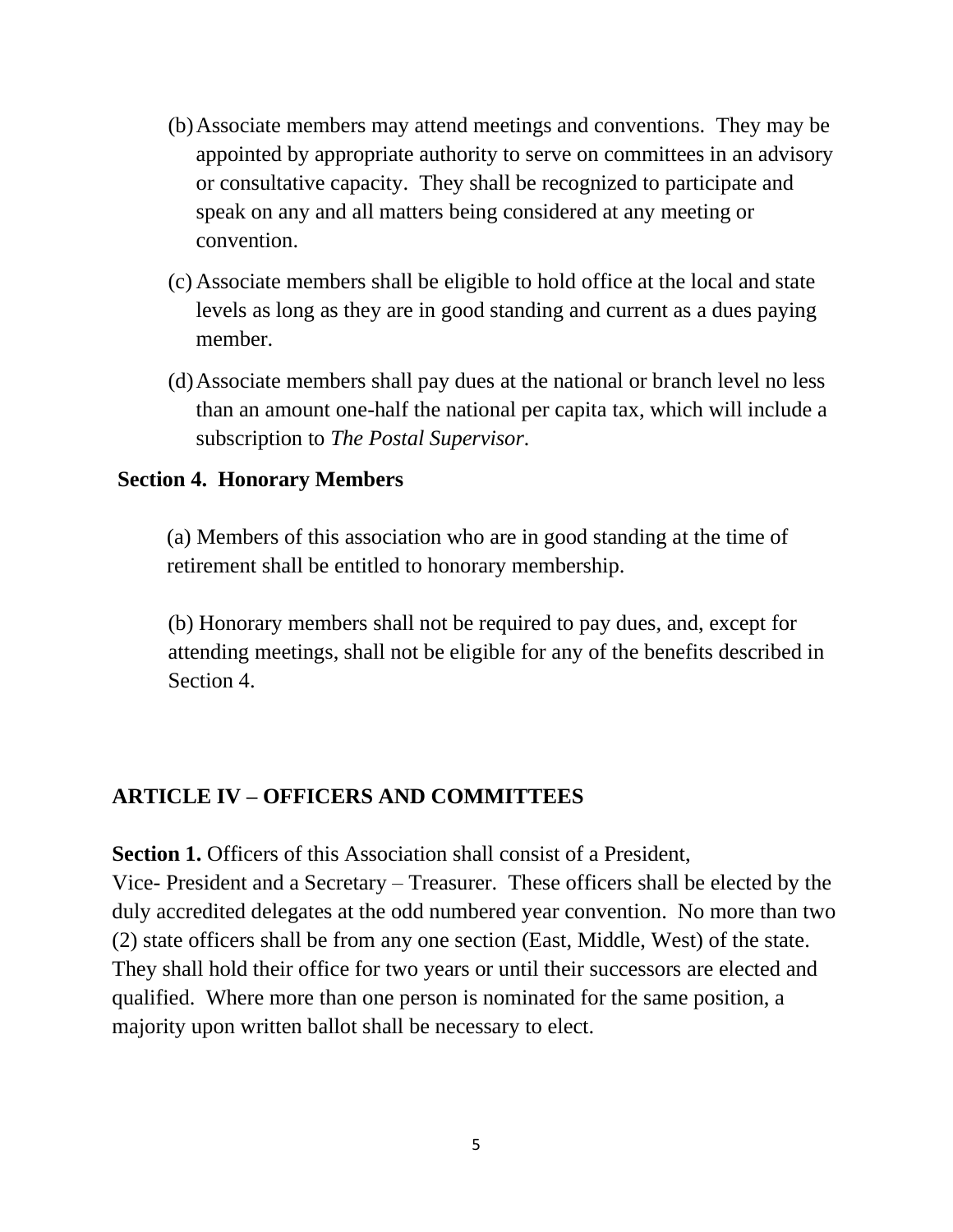**Section 2.** There shall be an Executive Committee consisting of the President, Vice President, Secretary- Treasurer, and all Branch Presidents.

**Section 3.** There shall be a Finance Committee consisting of three members appointed annually by the president. No more than one (1) appointed member shall be from any one section (East, Middle, West) of the state.

**Section 4.** Any member not in good standing shall not be eligible to any office or membership of any committee.

## **ARTICLE V – DUTIES OF OFFICERS AND COMMITTEES**

#### **Section 1. President**

- (a) The President shall preside at all conventions and meetings of the Executive Committee.
- (b)The President shall be a member of all committees and shall appoint all necessary committees at each convention, designating the time and place of committee meetings. This information will be provided in a printed program or schedule handed each registrant at the convention.
- (c) At the opening of each convention, the President shall appoint from the delegates in attendance a Sergeant-of Arms, a Parliamentarian, and the following committees:
	- 1. Audit not less than three (3) delegates
	- 2. Rules one (1) delegate
	- 3. Resolutions not less than three (3) delegates
	- 4. Ballot not less than three (3) delegates
- (d)The President shall fill all vacancies arising from any cause whatsoever until such vacancy is filled by election.
- (e) The President shall be a delegate as required by the Association to include the legislative training seminar as called by the National Office.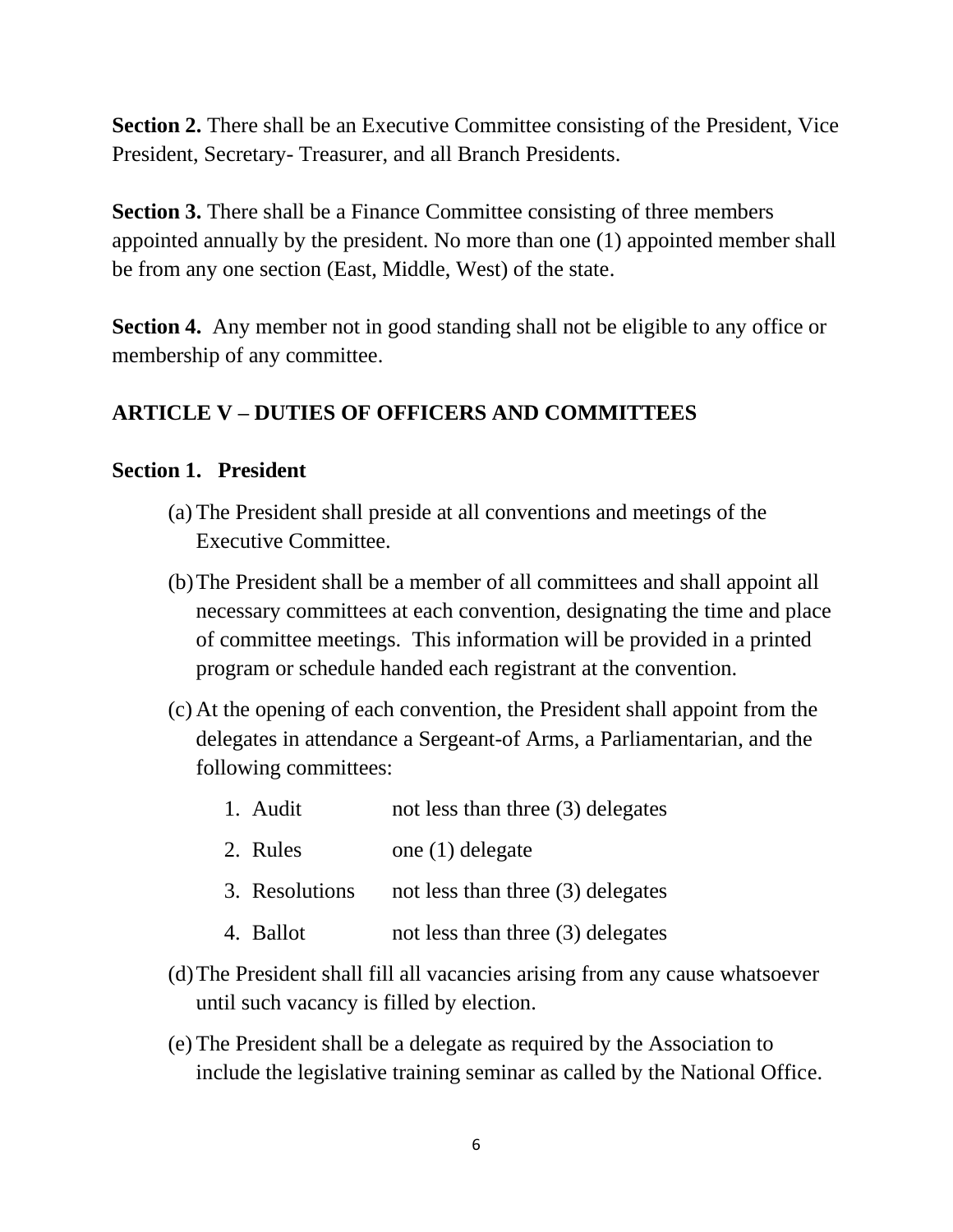#### **Section 2. Vice-President**

- (a) The Vice President shall serve in the absence of the President.
- (b) If deemed necessary by the Executive Committee, the Vice President shall chair a revenue generation committee for the operation of the State Branch. This committee shall be made up of one (1) representative from each Branch to be appointed by the State President. As Chairperson, the Vice President will exercise discretion for any economical savings from generating revenue for the operation of the State Branch.
- (c) The Vice President shall be the Legislative Representative to keep the State Branch informed. In addition, the Vice-President will update the Executive Committee on Legislative matters no less than once per quarter.As the Legislative Representative, the Vice-President shall attend all Legislative Conferences as called by the National Office.
- (d)The Vice-President shall assist the Secretary-Treasurer in collection for membership dues.

#### **Section 3. Secretary-Treasurer**

- (a) The Secretary-Treasurer shall keep a record of all Branch and Executive Board meetings. The Secretary-Treasurer shall have responsibility and charge for all correspondence of the Branch.
- (b)The Secretary-Treasurer shall maintain and account for all property assigned to the position.
- (c) The Secretary-Treasurer shall promptly dispatch all State Bulletins and newsletters, meeting notices and other information pertinent to the membership.
- (d)The Secretary-Treasurer will disburse money only by check and shall submit a written report to the convention of all moneys received and disbursed.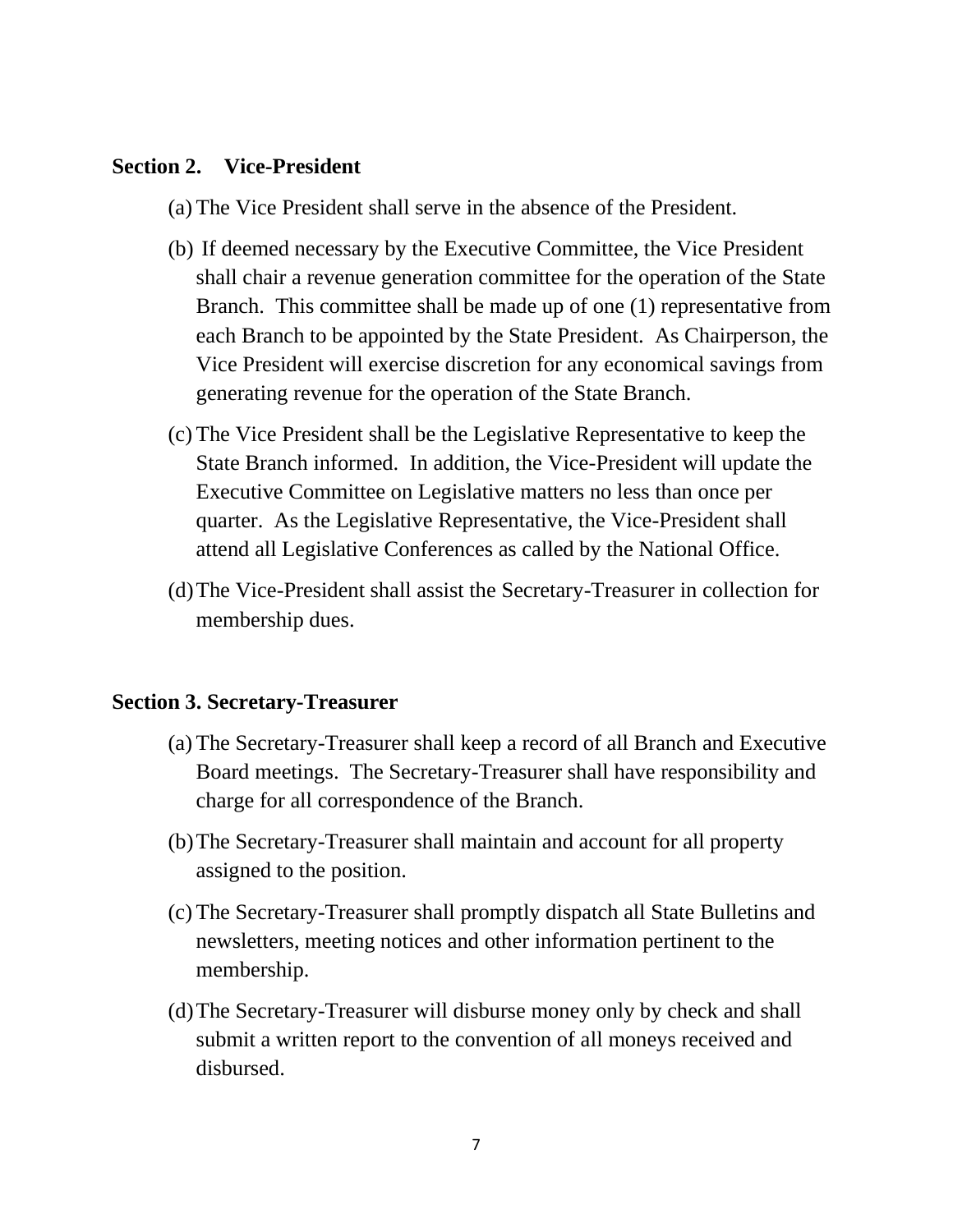(e) The bond for the Secretary-Treasurer position shall be \$19,000.00 as determined by the Executive Board and cost of which will be paid by this Association.

**Section 4.** The Executive Committee will meet when called by the President or a majority of the members thereof. It shall transact all business of this Association not otherwise provided for.

**Section 5.** The Finance Committee shall audit all financial records of the Secretary-Treasurer and make a written report of said audit to the convention. It shall also approve the bond of the Secretary-Treasurer.

**Section 6.** The Host Branch and Convention Committee shall be responsible for inviting the following: Headquarters (NAPS), Southern Region Vice President, (NAPS), NAPS Area Vice-President and area State NAPS presidents, Headquarters Postal Service, respective Area Managers, TN District Manager, BMC Manager, and such other guests as the Branch and/or Executive Committee should determine. All NAPS officials, Regional level and below will receive registration forms.

## **ARTICLE VI – TIME AND PLACE OF CONVENTION**

Each convention shall determine the place of the convention the second year hence. The Executive Committee will determine the date in cooperation with the host branch. The host branch will be rotated between the four (4) major areas of the state. The rotation will be in the following format unless a change is made by the Executive Committee:

## **Chattanooga, Knoxville, Nashville, Memphis**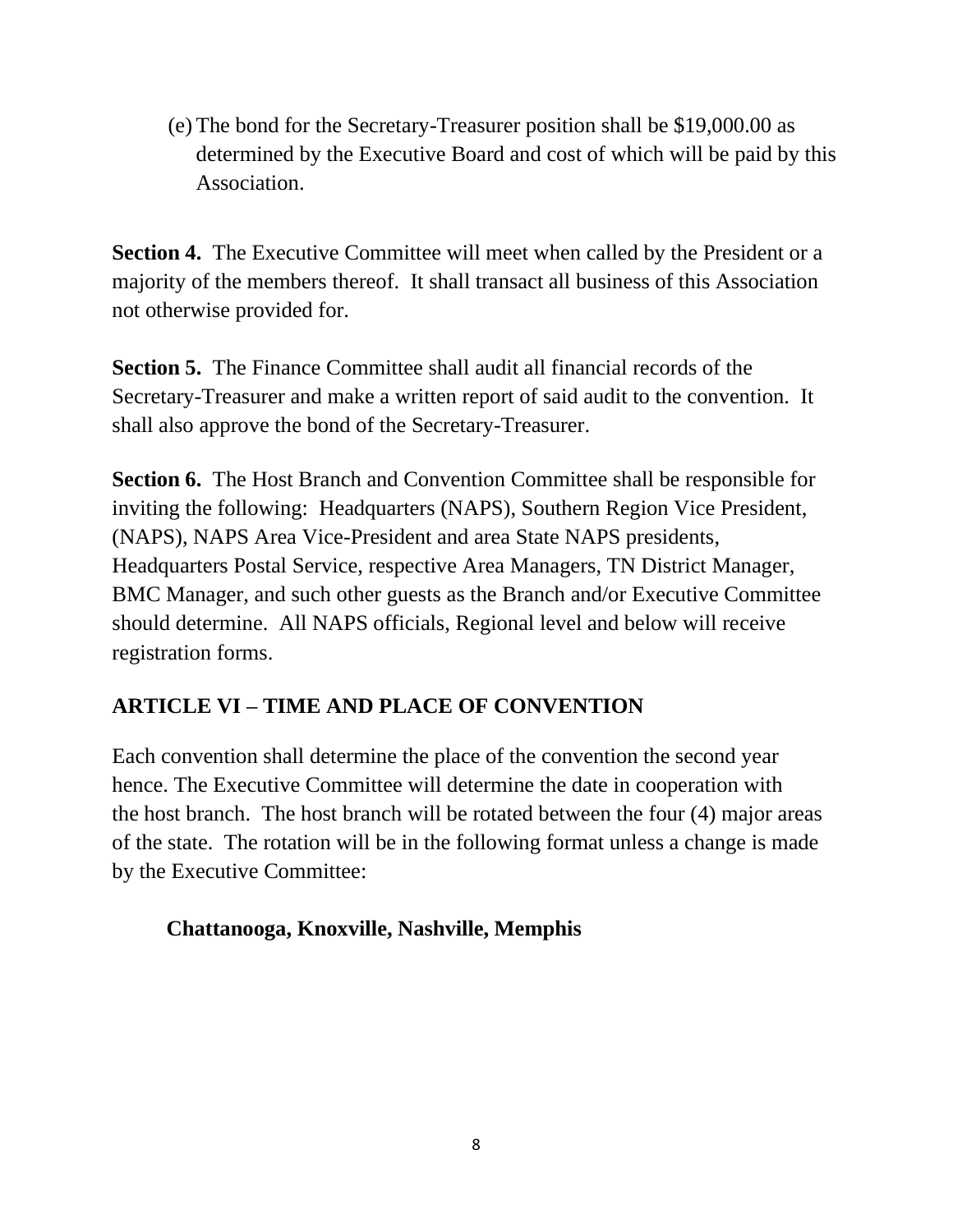## **ARTICLE VII – REPRESENTATIONS AT CONVENTIONS**

**Section 1.** Voting at conventions shall be based upon one delegate for each ten (10) members of local branches, or a major fraction thereof, and one delegate from each office not having a local. A delegate must be a member-at-large in good standing or a member in good standing of the local branch he/she represents and must not be employed in any other office than the one he/she represents. Any branch may be represented by one or more delegates to which the branch is entitled to be prorated if necessary.

**Section 2.** There shall be no proxy voting.

**Section 3.** All members of the Tennessee State Branch of NAPS in good standing shall be eligible to serve as a delegate to the National Convention. The President, Vice President, and Secretary-Treasurer shall be delegates. Additional delegates to a National Convention shall be nominated and elected at the last State Convention preceding a National Convention. The number of delegates to be sent to a National Convention will be recommended by the Nominating Committee and decided by the Convention. The delegate shall submit a written report thereof and his/her activities therein to the next State Convention.

**Section 4.** Each State officer (3) in attendance at a convention shall have one vote as a delegate of the State Branch.

## **ARTICLE VIII – REVENUES AND THE FISCAL YEAR**

**Section 1.** The fiscal year of this Association shall conclude with the last day of the month proceeding the month in which the State Convention is held.

**Section 2.** Membership dues shall be \$16.00 per annum payable semi-annually in advance. These funds will be due June  $30<sup>th</sup>$  and December  $31<sup>st</sup>$  of each year and will be collected by the Secretary-Treasurer having duly notified the branches of the amount due. \$2.00 per annum will be set aside to assist local branches fund state conventions as required by Article IX, Section 2.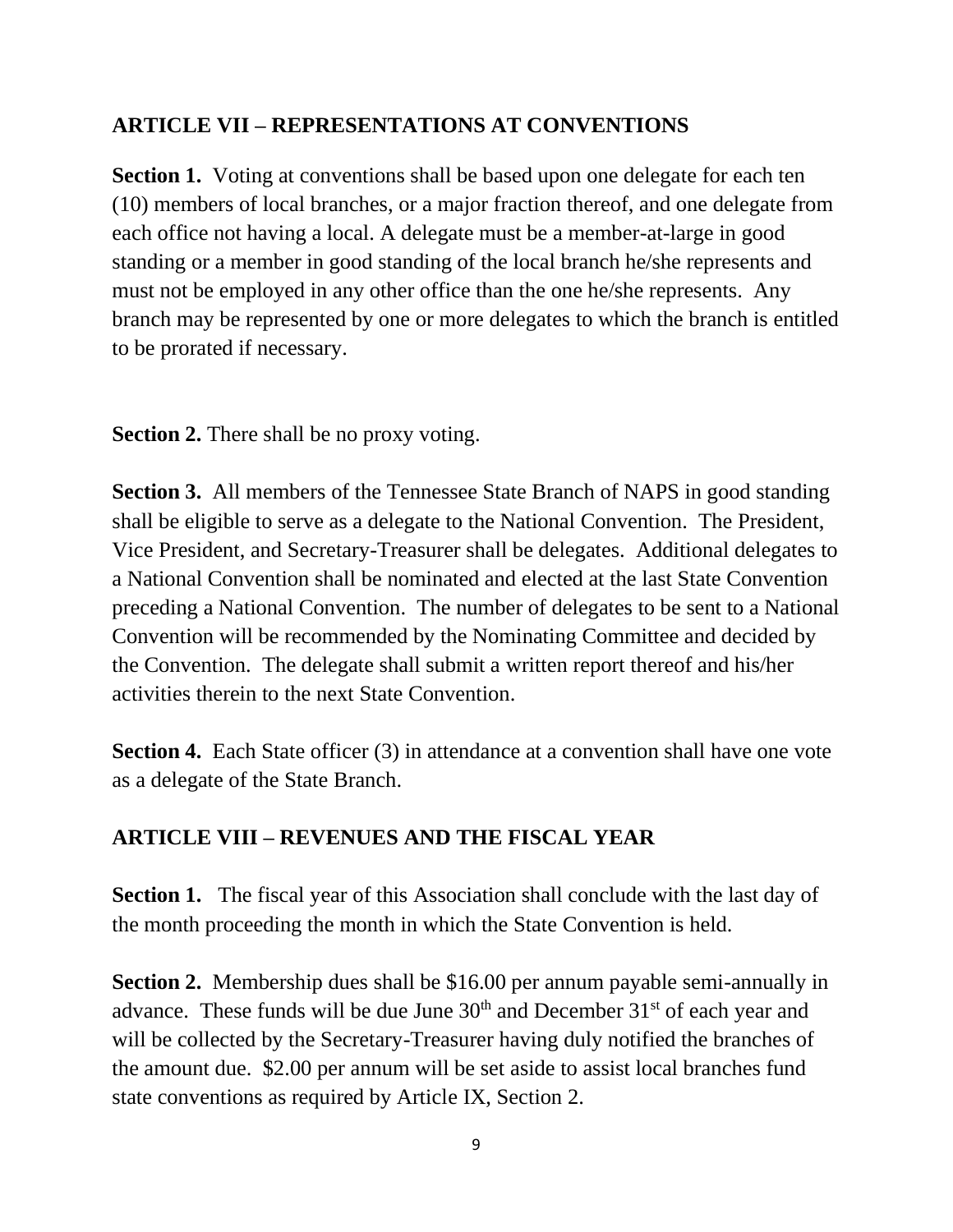**Section 3.** Membership dues for Members-at-Large (those members with no local branch affiliation) shall be 8.50 per pay day under the Postal Service payroll deduction plan to the Secretary-Treasurer of the State Branch.

**Section 4.** Auxiliary dues for at large members shall be \$4.00 per annum, payable by the Secretary-Treasurer to the State Auxiliary Organization annually. The State Auxiliary shall pay the National per capita from this amount.

**Section 5.** Special assessments not to exceed \$1.00 in any one year may be levied by the Executive Committee if it becomes absolutely necessary to conduct the work of the Association.

## **ARTICLE IX – EXPENSES OF OFFICERS, CONVENTIONS AND DELEGATES**

**Section 1.** For the purpose of attending National and State Conventions, the President, Vice President, and the Secretary-Treasurer shall have their registration fees paid, as well as travel expenses. In addition, all Executive Committee members' travel expenses shall be paid for Executive Committee meetings, except executive committee meeting that is held in conjunction with a State convention. The travel expenses shall be calculated at the prevailing mileage rate or airline rate (whichever is the most economical for the branch), as the USPS pays supervisors. In addition, the lowest single lodging rate at the convention headquarters site and the per diem rate as established by the USPS for EAS. Mileage is to be computed over the nearest line of travel from home to convention city. Lodging and per diem expenses shall not exceed three days for the State and seven days for the National. The above officers will exercise discretion for any economical savings to the organization.

**Section 2.** The Secretary-Treasurer will mail a check in the amount that has been set aside as described in Article VIII Section 2. The check will be mailed to the Host Branch as a convention fund*,* for use in hosting the State Convention with the lowest registration fee possible, and that this is based on the paid-up membership as of January  $1<sup>st</sup>$  of the year of the convention.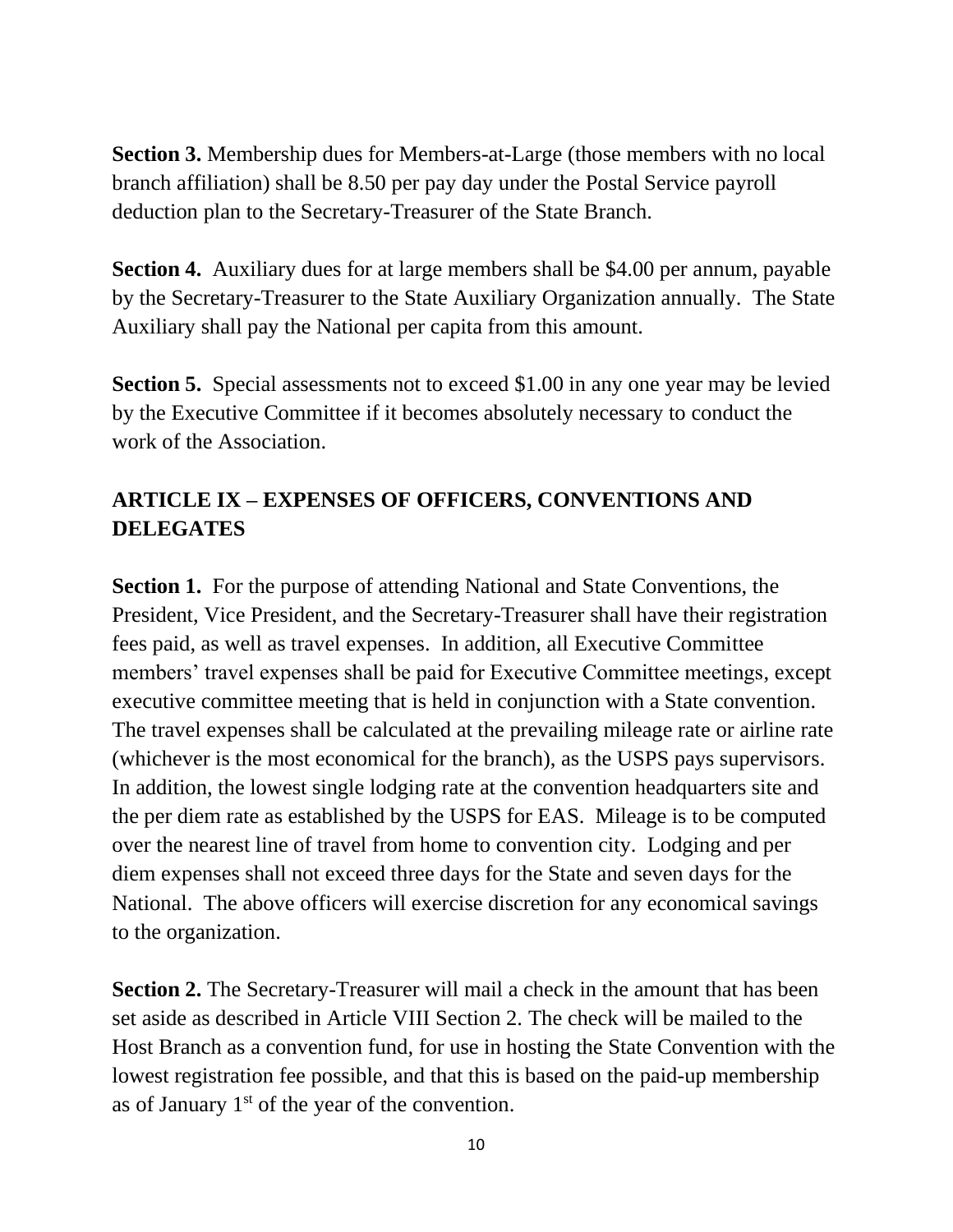**Section 3**. Any State Officer representing At-Large Members in other parts of the State, this Branch will reimburse officer for expenses incurred to include lodging, travel and per diem. Prior to travel, representing officer will notify the other officers for approval.

## **ARTICLE X – REFERENDUM**

**Section 1.** Propositions, resolutions, or amendments to this Constitution or By-Laws may be submitted to referendum by the Executive Committee or upon request of twenty percent of the local and district branches, provided the President and Secretary shall certify that their endorsements were by referendum in their respective branches.

**Section 2.** The Association, assembled in convention, may by majority vote refer a proposition, resolution or amendment to referendum vote.

**Section 3.** Matters submitted to referendum may be wholly new or previously rejected. If partially rejected, only the rejected part may be brought to a vote.

**Section 4.** Any matter for referendum shall be filed with the Secretary-Treasurer who will cause the same to be printed in the next issue of "The Postal Supervisor". The Secretary-Treasurer shall furnish each local and district branch secretary individually addressed ballots of the members of the branch as shown on the roster of the said Secretary-Treasurer.

Where there is no branch roster in the office of the Secretary-Treasurer, no ballots shall be mailed to the branch. It shall be the duty of each branch secretary to solicit the return of ballots, which shall be secured with the vote marked thereon and mail them to the Secretary-Treasurer. The Secretary-Treasurer shall mail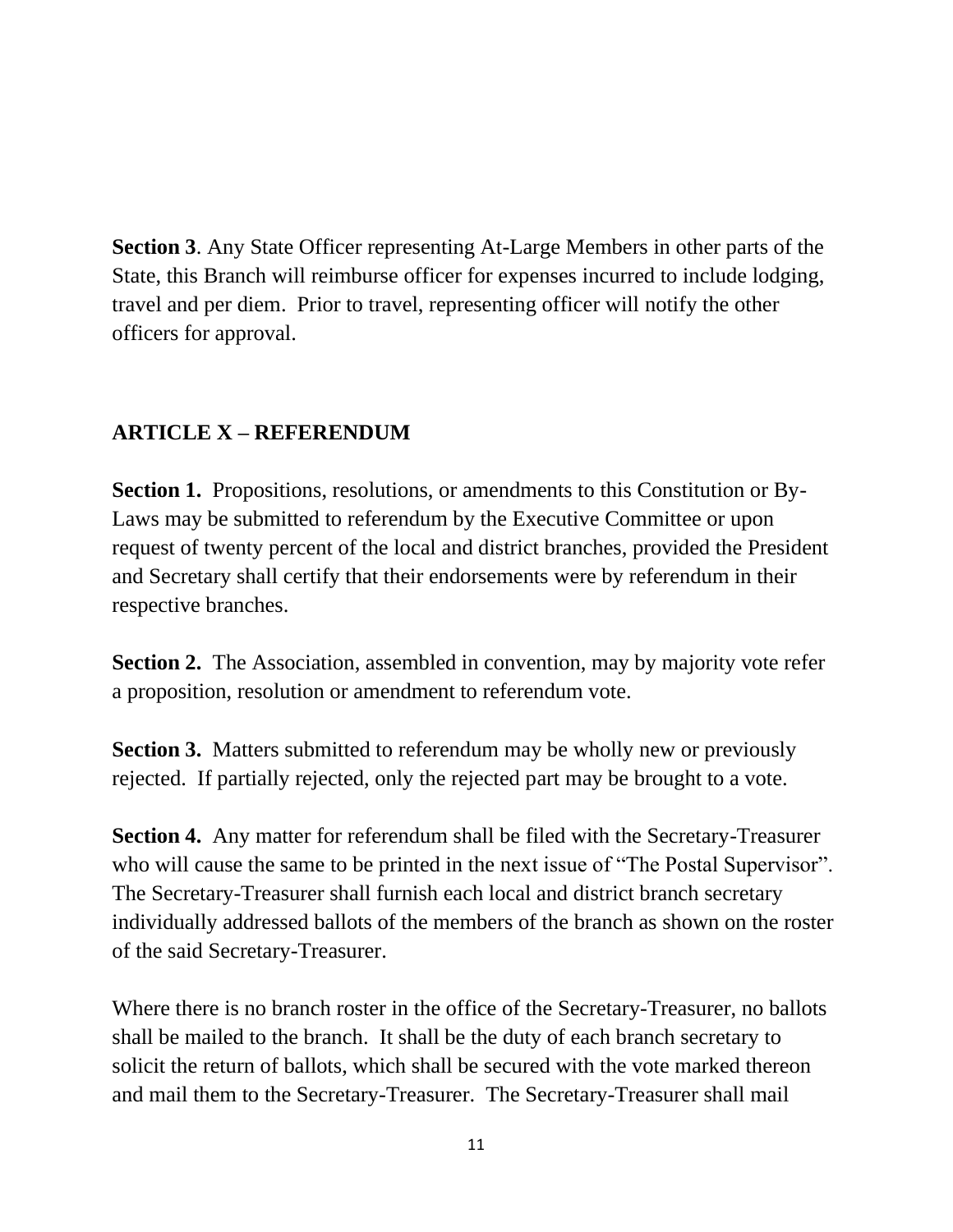ballots directly to all members-at-large. All ballots shall be returned to the Secretary-Treasurer within forty-five (45) days from the date of the mailings. . The Secretary-Treasurer shall then proceed to count the ballots in the presence of at least two disinterested witnesses. He/she shall retain the ballots for six (6) months. If a majority of the members voting favor the proposition, resolution or amendment, the same shall become effective on the first day of the next succeeding month; however, no referendum shall be effective unless fifty percent of the members of the Association have voted therein.

**Section 5.** No proposition, resolution, or amendment which has been submitted to referendum vote shall be again submitted for referendum within one (1) year. No proposition, resolution or amendment adopted by referendum vote may be repealed or amended within one (1) year except by referendum.

## **ARTICLE XI – AMENDMENTS**

This constitution may be amended at any state convention of this Association by a two-thirds vote of the delegates present or by a majority of the entire membership on referendum. If a roll call vote is demanded, voting shall be as outlined in Article VII, Section 1 of this Constitution.